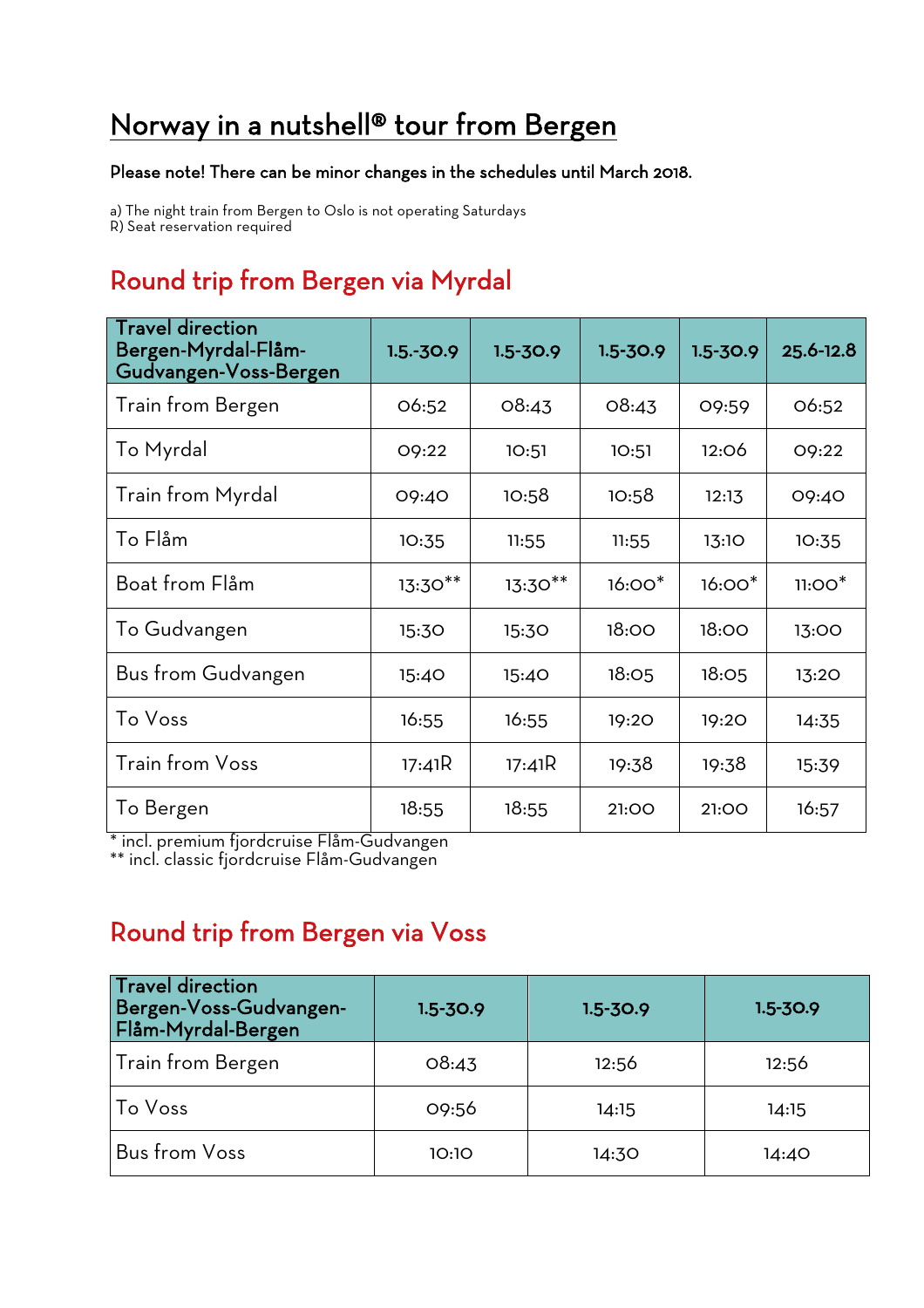| To Gudvangen        | 11:20    | 15:40      | 15:40    |
|---------------------|----------|------------|----------|
| Boat from Gudvangen | $11:30*$ | $15:45***$ | $16:30*$ |
| To Flåm             | 13:30    | 18:00      | 18:30    |
| Train from Flåm     | 14:50    | 18:40      | 18:40    |
| To Myrdal           | 15:46    | 19:36      | 19:36    |
| Train from Myrdal   | 15:52    | 2O:25R     | 2O:25R   |
| To Bergen           | 17:57    | 22:21      | 22:21    |

\* incl. premium fjordcruise Gudvangen-Flåm

\*\* incl. classic fjordcruise Gudvangen-Flåm

## One-way trip from Bergen to Oslo

| <b>Travel direction</b><br>Bergen-Voss-Gudvangen-Flåm-<br>Myrdal-Oslo | $1.5 - 30.9$ | $21.5 - 23.9$ |
|-----------------------------------------------------------------------|--------------|---------------|
| Train from Bergen                                                     | 08:43        | O8:43         |
| To Voss                                                               | 09:56        | 09:56         |
| <b>Bus from Voss</b>                                                  | 10:10        | 10:10         |
| To Gudvangen                                                          | 11:20        | 11:20         |
| Boat from Gudvangen                                                   | $11:30*$     | $11:30*$      |
| To Flåm                                                               | 13:30        | 13:30         |
| Train from Flåm                                                       | <b>16:05</b> | 17:25         |
| To Myrdal                                                             | 17:03        | 18:17         |
| <b>Train from Myrdal</b>                                              | 17:54R       | 18:34R        |
| To Oslo                                                               | 22:35        | 00:05         |

\* incl. premium fjordcruise Gudvangen-Flåm

\*\* incl. classic fjordcruise Gudvangen-Flåm